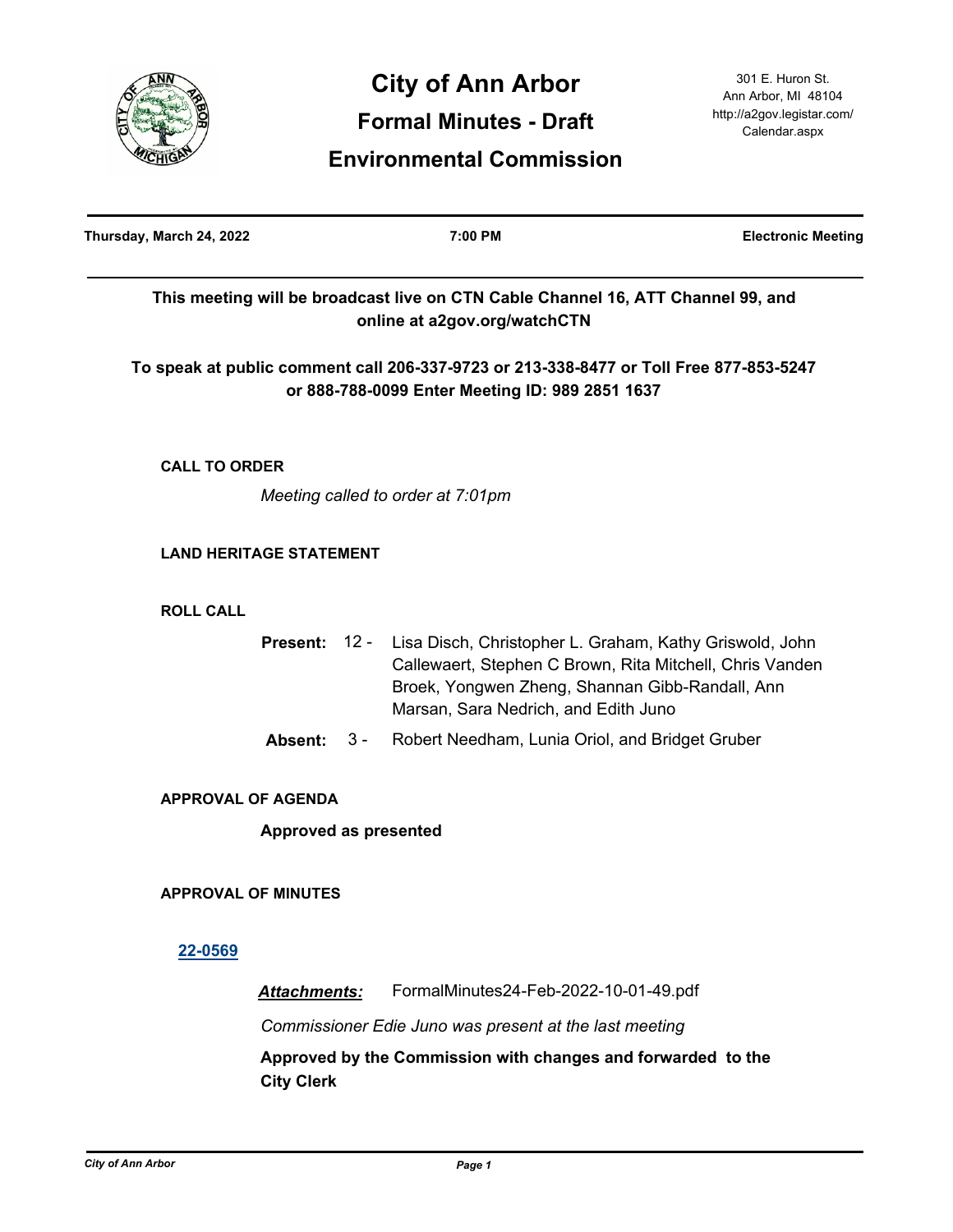## **PUBLIC COMMENTARY**

*No callers for public commentary*

#### **Special Presentations**

#### **Native Forest Fragments presented by Michael Kost**

*Michael Kost presented on Native Forest Fragments*

### **UNFINISHED BUSINESS**

## **Resolution to begin discussion on U of M Housing**

*Resolutions name will be changed*

**Approved with changes**

# **[22-0570](http://a2gov.legistar.com/gateway.aspx?M=L&ID=29748)**

*Attachments:* Workforce Housing Resolution - from Energy Commission.pdf *Amended to remove Student from the Workforce Housing Resolution Title* **Amended**

#### **[22-0574](http://a2gov.legistar.com/gateway.aspx?M=L&ID=29752)**

*Attachments:* 2022 0324 EnvironmentalCommissionEndorsement.pdf *The resolution will be removed* **Deleted from Agenda**

# **NEW BUSINESS**

#### **REPORTS FROM COMMITTEES, OTHER COMMISSIONS, COUNCIL, AND CHAIR**